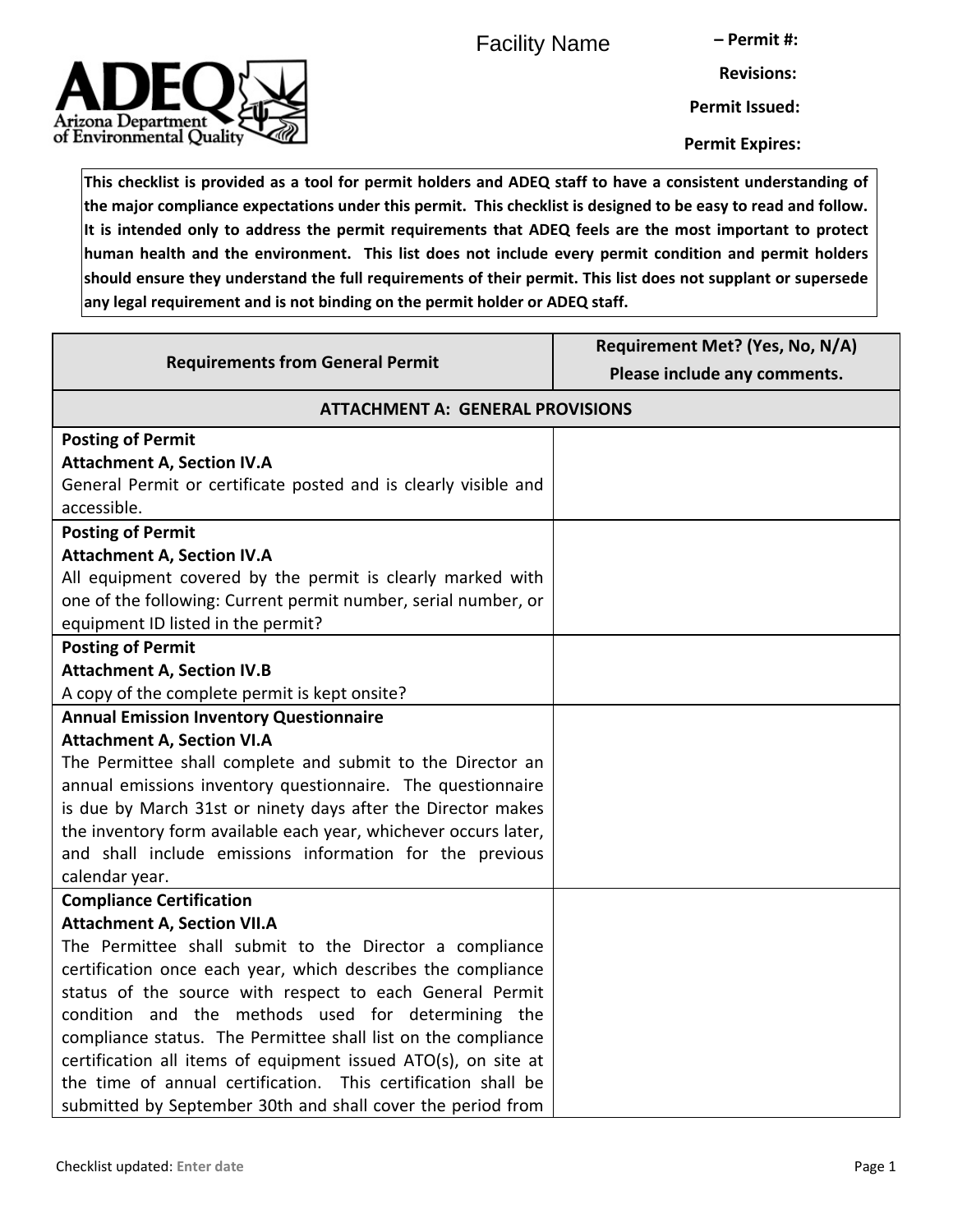|                                                                 | Requirement Met? (Yes, No, N/A) |
|-----------------------------------------------------------------|---------------------------------|
| <b>Requirements from General Permit</b>                         | Please include any comments.    |
| September 1st of the previous year to August 31st of the        |                                 |
| current year.                                                   |                                 |
| <b>II. FACILITY WIDE LIMITATIONS</b>                            |                                 |
| <b>Operating Limitations</b>                                    |                                 |
| <b>Attachment B, Section II.A.2</b>                             |                                 |
| The Permittee shall display the name, address, and phone        |                                 |
| number of a current contact person at the site of the SVEU in a |                                 |
| manner that is clearly visible and accessible.                  |                                 |
| <b>Operating Limitations</b>                                    |                                 |
| <b>Attachment B, Section II.A.3</b>                             |                                 |
| The Permittee shall operate and maintain the equipment          |                                 |
| identified in the Authorization to Operate (ATO) in accordance  |                                 |
| with manufacturer's specifications.                             |                                 |
| <b>Operating Limitations</b>                                    |                                 |
| <b>Attachment B, Section II.A.4</b>                             |                                 |
| Where a stack, vent or other outlet is at such a level that     |                                 |
| fumes, gas mist, odor, smoke, vapor or any combination          |                                 |
| thereof constituting air pollution is discharged to adjoining   |                                 |
| property, the Director may require the installation of          |                                 |
| abatement equipment or the alteration of such stack, vent, or   |                                 |
| other outlet by the Permittee thereof to a degree that will     |                                 |
| adequately dilute, reduce or eliminate the discharge of air     |                                 |
| pollution to adjoining property.                                |                                 |
| <b>Operating Limitations</b>                                    |                                 |
| <b>Attachment B, Section II.A.5</b>                             |                                 |
| The Permittee shall not emit gaseous or odorous material from   |                                 |
| equipment, operations or premises under their control in such   |                                 |
| quantities or concentrations as to cause air pollution.         |                                 |
| <b>Operating Limitations</b>                                    |                                 |
| <b>Attachment B, Section II.A.6</b>                             |                                 |
| The stack height for the SVEU shall not be less than 13 feet    |                                 |
| from ground level.                                              |                                 |
| <b>Operating Limitations</b>                                    |                                 |
| <b>Attachment B, Section II.A.7</b>                             |                                 |
| The Permittee shall not directly discharge Volatile Organic     |                                 |
| Compounds (VOCs) into the atmosphere at any time without        |                                 |
| passing through the operating air pollution control device      |                                 |
| identified in the ATO.                                          |                                 |
| <b>Operating Limitations</b>                                    |                                 |
| <b>Attachment B, Section II.A.8</b>                             |                                 |
| The Permittee shall use only natural gas, propane, or electric  |                                 |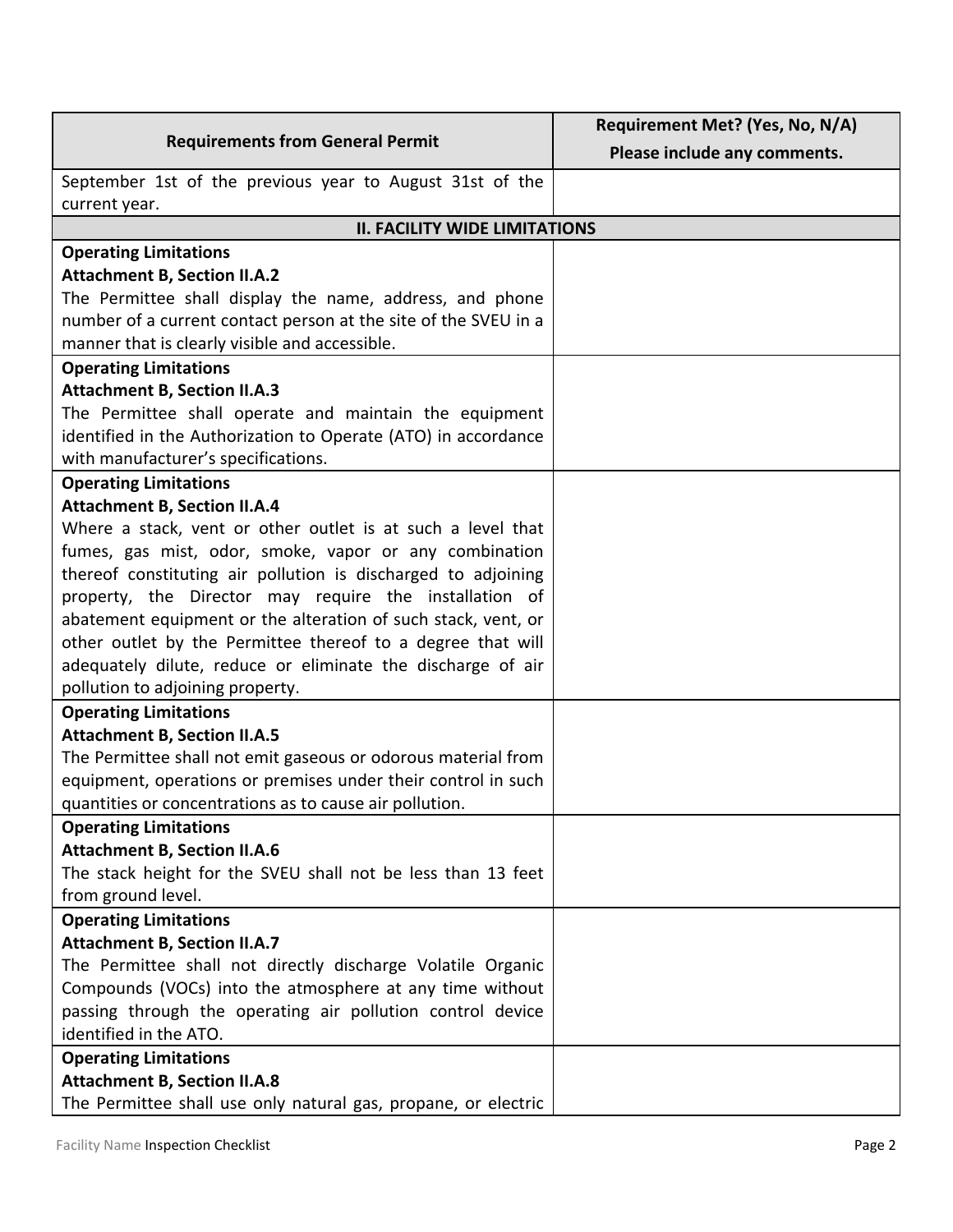|                                                                  | Requirement Met? (Yes, No, N/A) |
|------------------------------------------------------------------|---------------------------------|
| <b>Requirements from General Permit</b>                          | Please include any comments.    |
| power to operate the SVEU.                                       |                                 |
| <b>Operating Limitations</b>                                     |                                 |
| <b>Attachment B, Section II.A.9</b>                              |                                 |
| The Permittee shall not remediate any gas stream entering the    |                                 |
| SVEU control device with a VOC concentration greater than        |                                 |
| 20,000 ppmy or the manufacturer's specifications, whichever is   |                                 |
| less.                                                            |                                 |
| <b>Monitoring and Record Keeping Requirements</b>                |                                 |
| <b>Attachment B, Section II.B.1</b>                              |                                 |
| The Permittee shall maintain copies of the manufacturer's        |                                 |
| specifications for all of the equipment identified in the ATO on |                                 |
| site.                                                            |                                 |
| <b>Monitoring and Record Keeping Requirements</b>                |                                 |
| <b>Attachment B, Section II.B.2</b>                              |                                 |
| The Permittee shall retain records of all required monitoring    |                                 |
| data and support information for a minimum of five years from    |                                 |
| the date of generation in accordance with Section XI of          |                                 |
| Attachment "A".                                                  |                                 |
| III. THERMAL/CATALYTIC OXIDIZERS REQUIREMENTS                    |                                 |
| <b>Thermal and Catalytic Oxidizer Operating Requirements</b>     |                                 |
| <b>Attachment B, Section III.A.1.a</b>                           |                                 |
| The Permittee shall operate the thermal or catalytic oxidizer    |                                 |
| such that it shall achieve a minimum 90% VOC destruction         |                                 |
| efficiency. This limit is not applicable when the inlet VOC      |                                 |
| concentration is less than or equal to 1000 ppmv.                |                                 |
| <b>Thermal and Catalytic Oxidizer Operating Requirements</b>     |                                 |
| <b>Attachment B, Section III.A.1.c</b>                           |                                 |
| The Permittee shall maintain the process temperature of the      |                                 |
| thermal oxidizer to be equal to or greater than 1400°F.          |                                 |
| <b>Thermal and Catalytic Oxidizer Operating Requirements</b>     |                                 |
| Attachment B, Section III.A.1.d                                  |                                 |
| The Permittee shall maintain the process temperature of the      |                                 |
| catalytic oxidizer to be equal to or greater than 600°F.         |                                 |
| <b>Thermal and Catalytic Oxidizer Operating Requirements</b>     |                                 |
| <b>Attachment B, Section III.A.1.e</b>                           |                                 |
| The Permittee shall not remediate any gas stream at the inlet    |                                 |
| of an SVEU device using catalytic or thermal oxidation with a    |                                 |
| mass flowrate of halogenated compounds greater than 0.052        |                                 |
| grams/second.                                                    |                                 |
| <b>Monitoring Requirements</b>                                   |                                 |
| <b>Attachment B, Section III.A.2.a</b>                           |                                 |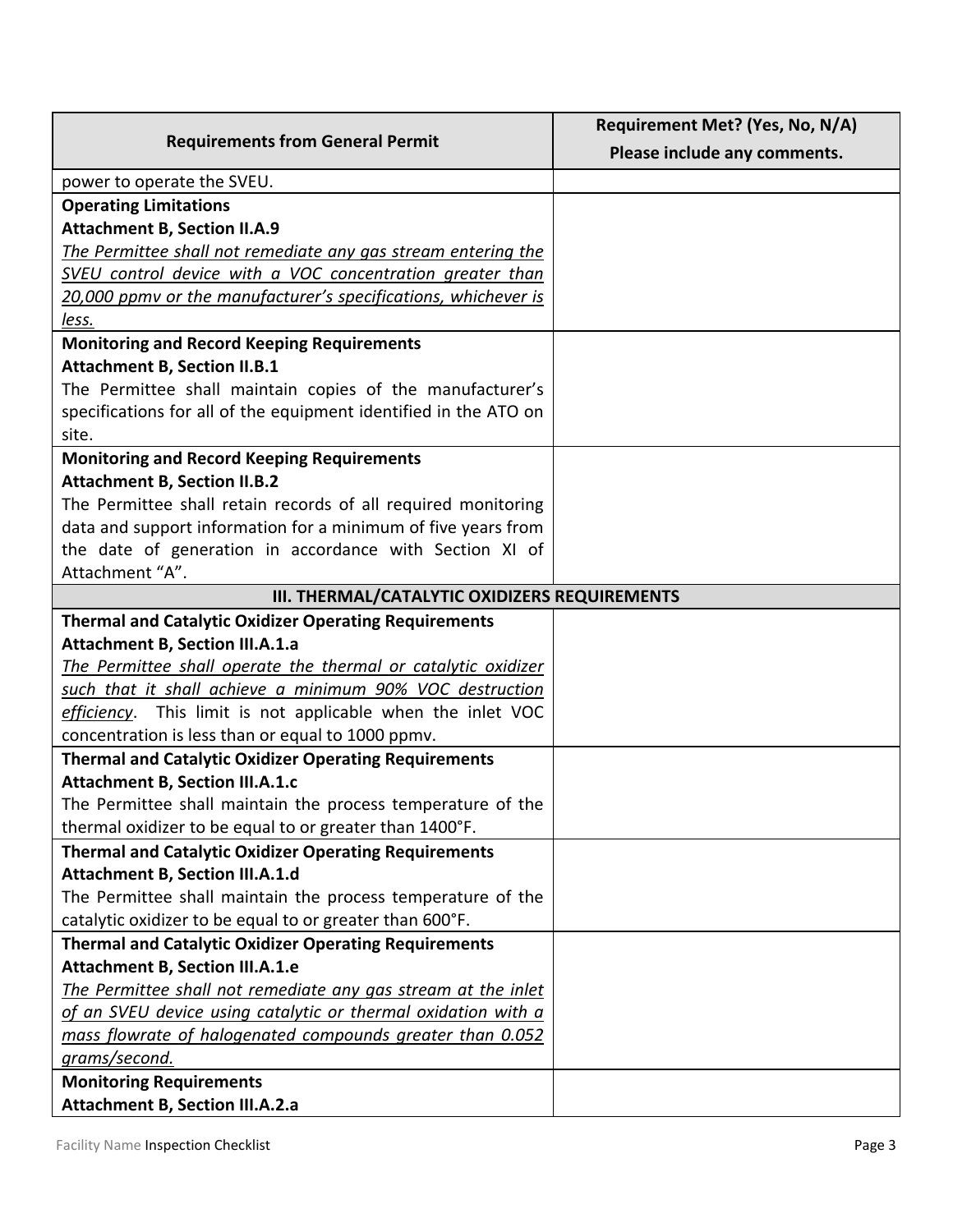|                                                                                                                           | Requirement Met? (Yes, No, N/A) |
|---------------------------------------------------------------------------------------------------------------------------|---------------------------------|
| <b>Requirements from General Permit</b>                                                                                   | Please include any comments.    |
| The Permittee shall install and maintain a temperature                                                                    |                                 |
| recording device with an accuracy of ±5 degrees Fahrenheit (°F)                                                           |                                 |
| to measure and continuously record the process temperature of                                                             |                                 |
| the thermal or catalytic oxidizer.                                                                                        |                                 |
| <b>Monitoring Requirements</b>                                                                                            |                                 |
| <b>Attachment B, Section III.B.1.b</b>                                                                                    |                                 |
| The opacity of any plume or effluent shall not be greater than                                                            |                                 |
| 20 percent.                                                                                                               |                                 |
| <b>Volatile Organic Compounds</b>                                                                                         |                                 |
| <b>Emission Standards</b>                                                                                                 |                                 |
| <b>Attachment B, Section III.C.1</b>                                                                                      |                                 |
| The Permittee shall limit the emissions of VOCs exiting the SVEU                                                          |                                 |
| to less than 90 tons per year on a 12-month rolling total.                                                                |                                 |
| <b>Volatile Organic Compounds</b>                                                                                         |                                 |
| <b>Monitoring Requirements</b>                                                                                            |                                 |
| <b>Attachment B, Section III.C.2.a</b>                                                                                    |                                 |
| At each location at which the SVEU is operated, the Permittee                                                             |                                 |
| shall take a representative grab sample of the inlet and outlet                                                           |                                 |
| vapor stream of the SVEU device upon startup at each new                                                                  |                                 |
| location, and then once every two weeks for the first six weeks,                                                          |                                 |
| then monthly for the following six months, and then quarterly                                                             |                                 |
| thereafter.                                                                                                               |                                 |
| <b>Volatile Organic Compounds</b>                                                                                         |                                 |
| <b>Monitoring Requirements</b>                                                                                            |                                 |
| <b>Attachment B, Section III.C.2.b</b>                                                                                    |                                 |
| The Permittee shall determine from the representative grab                                                                |                                 |
| samples taken in accordance with Condition III.C.2.a above, the<br>concentration of VOCs and halogenated compounds at the |                                 |
| inlet of the SVEU and the concentration of the VOCs exiting the                                                           |                                 |
| The Permittee shall analyze the samples using EPA<br>SVEU.                                                                |                                 |
| Reference Method 8260B or EPA Method TO-15 or equivalent                                                                  |                                 |
| methods approved by the Director.                                                                                         |                                 |
| <b>Volatile Organic Compounds</b>                                                                                         |                                 |
| <b>Recordkeeping Requirements</b>                                                                                         |                                 |
| <b>Attachment B, Section III.C.3.a</b>                                                                                    |                                 |
| The Permittee shall calculate and record a 12-month rolling                                                               |                                 |
| total of VOC emissions at the end of each month.                                                                          |                                 |
| <b>Volatile Organic Compounds</b>                                                                                         |                                 |
| <b>Recordkeeping Requirements</b>                                                                                         |                                 |
| <b>Attachment B, Section III.C.3.b</b>                                                                                    |                                 |
| The Permittee shall sum the concentration of all halogenated                                                              |                                 |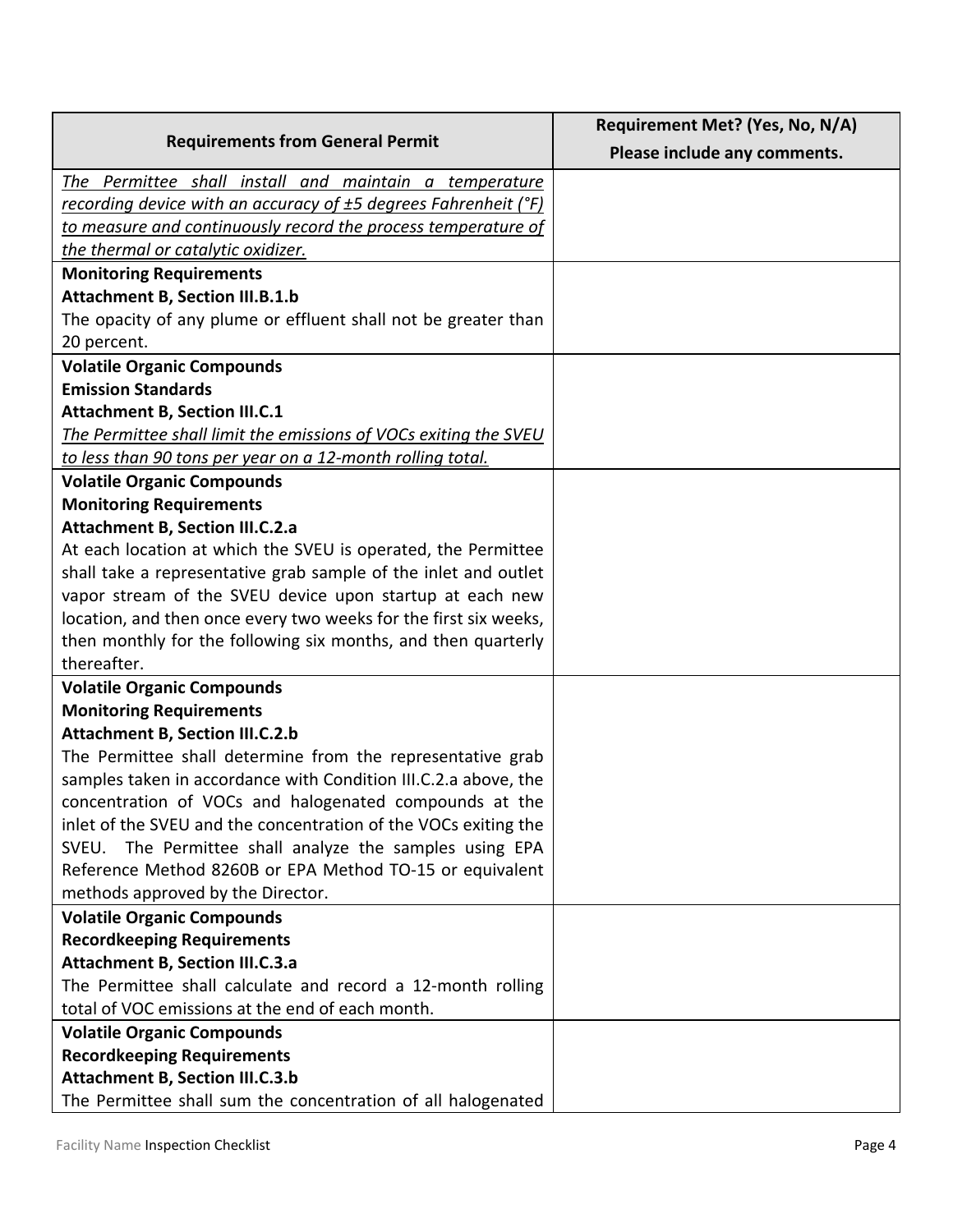|                                                                          | Requirement Met? (Yes, No, N/A) |
|--------------------------------------------------------------------------|---------------------------------|
| <b>Requirements from General Permit</b>                                  | Please include any comments.    |
| compounds in ppmv identified in the analysis required in                 |                                 |
| Condition III.C.2.b in order to determine compliance with the            |                                 |
| allowable inlet concentration in Condition III.A.1.e.                    |                                 |
| IV. CARBON ADSORPTION REQUIREMENTS                                       |                                 |
| <b>Operating Requirements</b>                                            |                                 |
| <b>Attachment B, Section IV.A.1.a</b>                                    |                                 |
| If carbon adsorption is used, the Permittee shall maintain a             |                                 |
| minimum of 2 granulated activated carbon (GAC) canisters                 |                                 |
| arranged in series.                                                      |                                 |
| <b>Operating Requirements</b>                                            |                                 |
| <b>Attachment B, Section IV.A.1.e</b>                                    |                                 |
| The Permittee shall replace the carbon canisters when the                |                                 |
| calculated breakthrough time for the first stage canister is             |                                 |
| reached. The monitoring required by Condition IV.C.2.a., along           |                                 |
| with other relevant factors including the working capacity of            |                                 |
| the GAC canister shall be used to determine the time the                 |                                 |
| system can operate before breakthrough occurs.                           |                                 |
| <b>Operating Requirements</b>                                            |                                 |
| <b>Attachment B, Section IV.A.1.e</b>                                    |                                 |
| At the request of the Director, the Permittee shall measure<br>$\bullet$ |                                 |
| flow at the stack of the carbon adsorption unit to obtain                |                                 |
| the total actual flow rate of gases exiting the unit.                    |                                 |
| The Permittee shall maintain records of the serial number<br>$\bullet$   |                                 |
| of each canister of activated carbon, the date each is                   |                                 |
| installed, the position in the series (first, second, or third           |                                 |
| stage position, etc.) and the date removed from service.                 |                                 |
| <b>Emission Standards</b>                                                |                                 |
| <b>Attachment B, Section IV.B.1.b</b>                                    |                                 |
| The opacity of any plume or effluent shall not be greater than           |                                 |
| 20 percent.<br><b>Volatile Organic Compounds</b>                         |                                 |
| <b>Emission Standards</b>                                                |                                 |
| <b>Attachment B, Section IV.C.1</b>                                      |                                 |
| The Permittee shall limit the emissions of VOCs exiting the SVEU         |                                 |
| to less than 90 tons per year on a 12-month rolling total.               |                                 |
| <b>Volatile Organic Compounds</b>                                        |                                 |
| <b>Monitoring Requirements</b>                                           |                                 |
| <b>Attachment B, Section IV.C.2.a</b>                                    |                                 |
| At each location at which the SVEU is operated, the Permittee            |                                 |
| shall take a representative grab sample of the inlet and outlet          |                                 |
| vapor stream of the SVEU device upon startup at each new                 |                                 |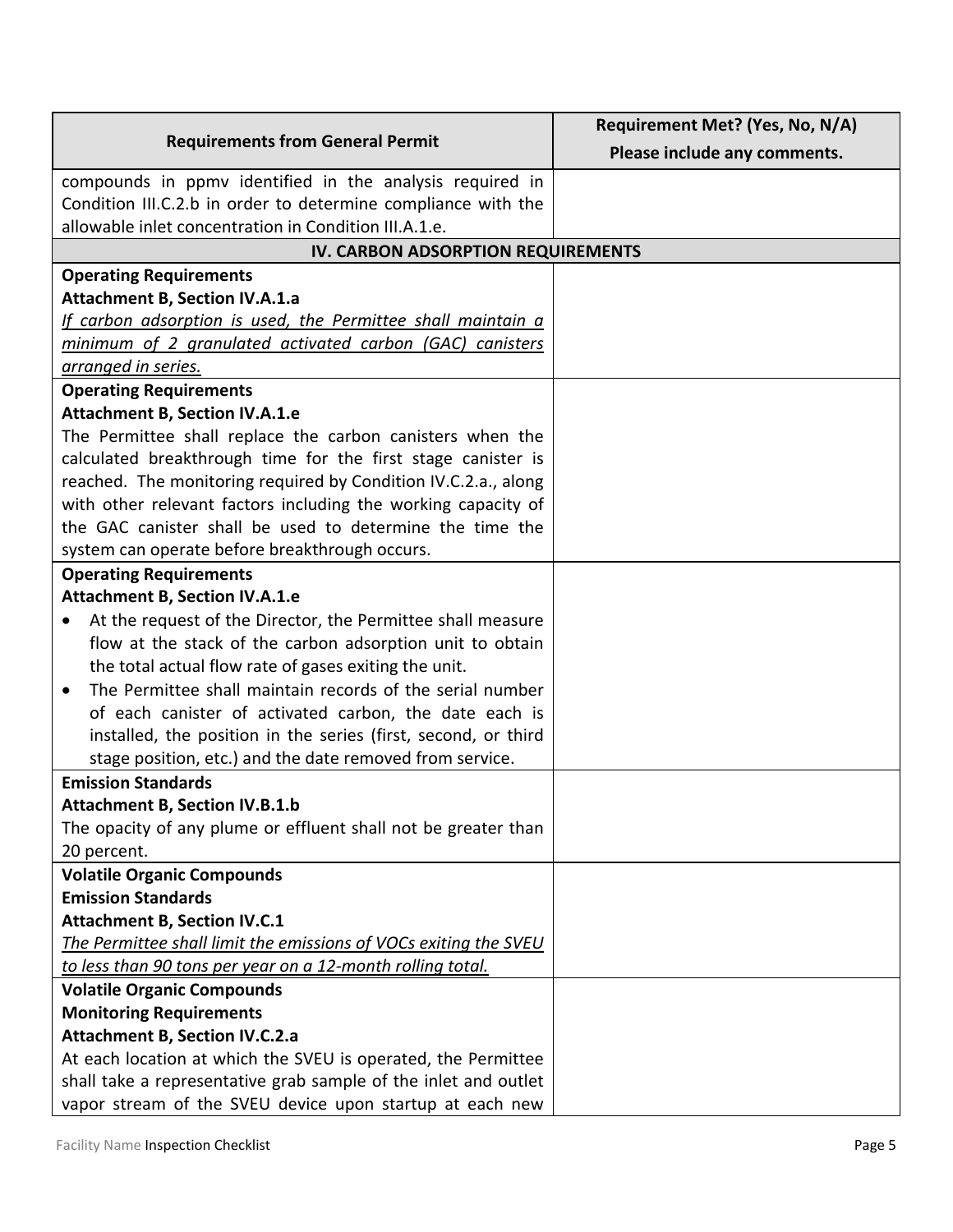|                                                                                                              | Requirement Met? (Yes, No, N/A) |
|--------------------------------------------------------------------------------------------------------------|---------------------------------|
| <b>Requirements from General Permit</b>                                                                      | Please include any comments.    |
| location, and then once every two weeks for the first six weeks,                                             |                                 |
| then monthly for the following six months, and then quarterly                                                |                                 |
| thereafter.                                                                                                  |                                 |
| <b>Volatile Organic Compounds</b>                                                                            |                                 |
| <b>Monitoring Requirements</b>                                                                               |                                 |
| <b>Attachment B, Section IV.C.2.a</b>                                                                        |                                 |
| The Permittee shall determine from the representative grab                                                   |                                 |
| samples taken in accordance with Condition III.C.2.a above, the                                              |                                 |
| concentration of VOCs and halogenated compounds at the                                                       |                                 |
| inlet of the SVEU, the concentration of the VOCs exiting the                                                 |                                 |
| SVEU. The Permittee shall analyze the samples using EPA                                                      |                                 |
| Reference Method 8260B or EPA Method TO-15 or equivalent                                                     |                                 |
| methods approved by the Director.                                                                            |                                 |
| <b>Volatile Organic Compounds</b><br><b>Recordkeeping Requirements</b>                                       |                                 |
| <b>Attachment B, Section IV.C.3.a</b>                                                                        |                                 |
| The Permittee shall calculate and record a 12-month rolling                                                  |                                 |
| total of VOC emissions at the end of each month. Appendix                                                    |                                 |
| "A" explains how to complete this calculation.                                                               |                                 |
| V. CONDITIONS SPECIFIC TO PORTABLE SOURCES                                                                   |                                 |
| <b>Move Notice</b>                                                                                           |                                 |
| <b>Attachment B, Section V.B</b>                                                                             |                                 |
| A portable source granted coverage under a general permit                                                    |                                 |
| may be transferred from one location to another provided that                                                |                                 |
| the Permittee of such equipment notifies the Director, and any                                               |                                 |
| control officer who has jurisdiction over the geographic area                                                |                                 |
| that includes the new location of the transfer prior to the                                                  |                                 |
| transfer.                                                                                                    |                                 |
| ATTACHMENT C: SPECIFIC CONDITIONS ADDITIONAL REQUIREMENTS FOR SOURCES OPERATING IN                           |                                 |
| <b>MARICOPA OR PIMA COUNTIES</b>                                                                             |                                 |
| <b>I. REQUIREMENTS FOR SOURCES OPERATING IN MARICOPA COUNTY</b>                                              |                                 |
| The Permittee shall abide by all requirements of Attachment "B" and the following requirements while         |                                 |
| operating in Maricopa County. If more than one emission limit or emission standard is applicable to the same |                                 |
| source, the more stringent standard or emission limit shall apply.                                           |                                 |
| <b>Odor Limiting Standard</b>                                                                                |                                 |
| <b>Attachment C, Section I.A.1</b>                                                                           |                                 |
| The Permittee shall not emit gaseous or odorous air                                                          |                                 |
| contaminants for equipment, operations or premises under his                                                 |                                 |
| control in such quantities or concentrations as to cause air                                                 |                                 |
| pollution.                                                                                                   |                                 |
| <b>Opacity Standard</b>                                                                                      |                                 |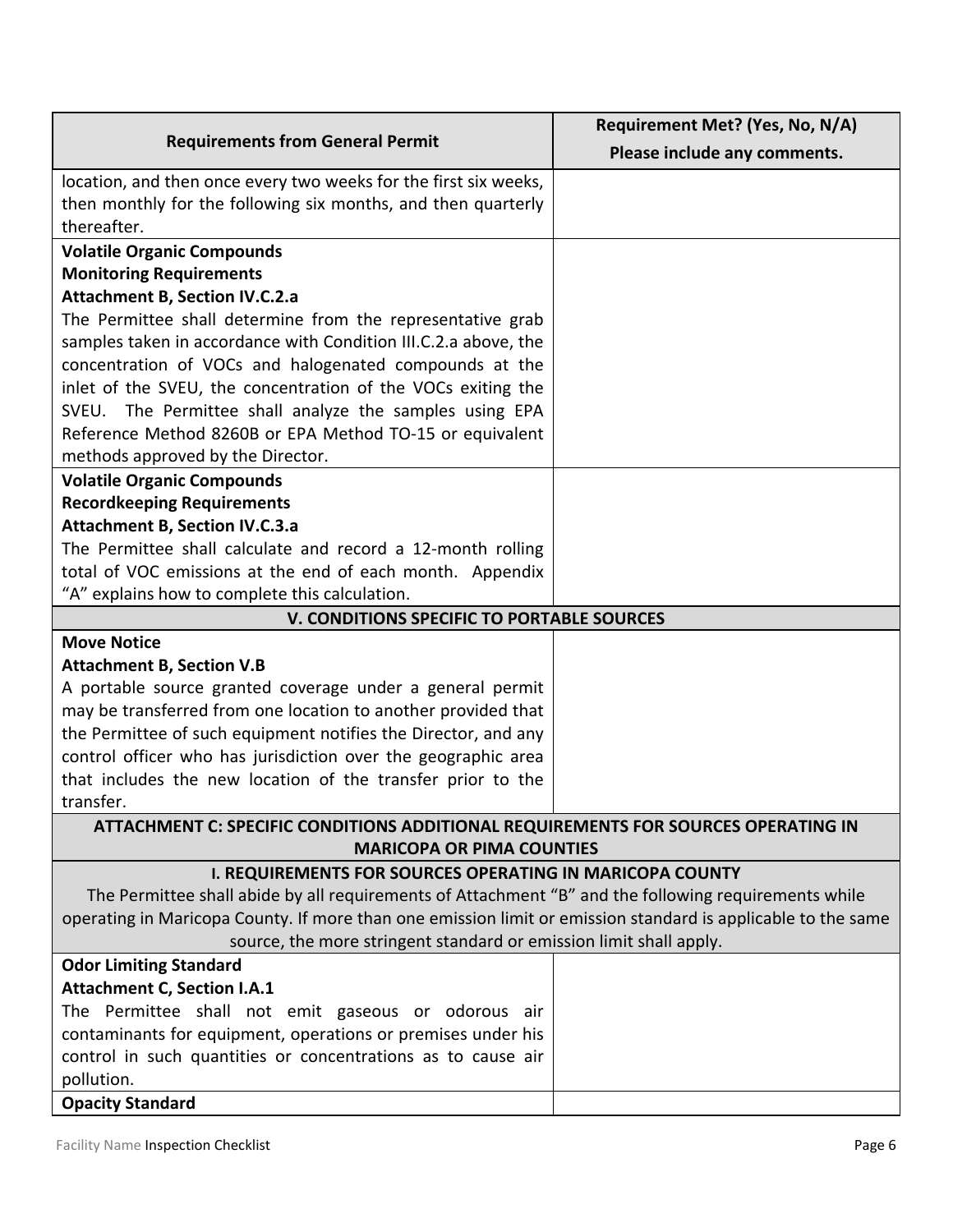| <b>Requirements from General Permit</b>                                                                  | Requirement Met? (Yes, No, N/A) |
|----------------------------------------------------------------------------------------------------------|---------------------------------|
|                                                                                                          | Please include any comments.    |
| <b>Attachment C, Section I.A.2</b>                                                                       |                                 |
| The Permittee shall not discharge into ambient air from any                                              |                                 |
| single source of emission any air contaminants, other than                                               |                                 |
| uncombined water, in excess of 20 percent opacity for a period                                           |                                 |
| aggregating more than three minutes in any 60-minute period.                                             |                                 |
| <b>Organic Solvents and Other Organic Materials</b>                                                      |                                 |
| <b>Attachment C, Section I.A.3</b>                                                                       |                                 |
| The Permittee shall not store, discard, or dispose of VOC or                                             |                                 |
| VOC containing material in a way intended to cause or allow                                              |                                 |
| the evaporation of VOC to the atmosphere.                                                                |                                 |
| <b>Thermal/Catalytic</b><br>Oxidizer<br>Carbon<br><b>Adsorption</b><br>and                               |                                 |
| <b>Requirements</b>                                                                                      |                                 |
| <b>Volatile Organic Compounds</b>                                                                        |                                 |
| <b>Attachment C, Section I.B.1.b</b>                                                                     |                                 |
| The Permittee shall limit the emissions of VOCs to less than 22.5                                        |                                 |
| tons per year on a rolling twelve month total basis.                                                     |                                 |
| <b>Adsorption</b><br>Thermal/Catalytic<br>Oxidizer<br>and<br>Carbon                                      |                                 |
| <b>Requirements</b>                                                                                      |                                 |
| <b>Volatile Organic Compounds</b>                                                                        |                                 |
| <b>Attachment C, Section I.B.1.b</b>                                                                     |                                 |
| The Permittee shall reduce the VOC emissions to the                                                      |                                 |
| atmosphere by at least one of the following methods:                                                     |                                 |
| Incineration, provided that 90 percent or more of the<br>$\bullet$                                       |                                 |
| carbon in the VOC compounds entering the incineration                                                    |                                 |
| device is oxidized to carbon dioxide and overall efficiency                                              |                                 |
| (capture plus processing) is at least 85 percent by weight;                                              |                                 |
| or                                                                                                       |                                 |
| efficiency<br>Adsorption,<br>provided that overall<br>control                                            |                                 |
| (capture plus processing) is at least 85 percent by weight.                                              |                                 |
| <b>Thermal/Catalytic</b><br><b>Oxidizer</b><br>and<br>Carbon<br><b>Adsorption</b>                        |                                 |
| <b>Requirements</b><br><b>Record Keeping Requirements</b>                                                |                                 |
| <b>Attachment C, Section I.B.2</b>                                                                       |                                 |
| The Permittee shall maintain a log detailing the daily VOC                                               |                                 |
| emissions emanating from the SVEU stack.                                                                 |                                 |
| <b>II. REQUIREMENTS FOR SOURCES OPERATING IN PIMA COUNTY</b>                                             |                                 |
| The Permittee shall abide by all requirements of Attachment "B" and the following requirements while     |                                 |
| operating in Pima County: If more than one emission limit or emission standard is applicable to the same |                                 |
| source, the more stringent standard or emission limit shall apply.                                       |                                 |
| <b>Operating Limitations</b>                                                                             |                                 |
| <b>Attachment C, Section II.A</b>                                                                        |                                 |